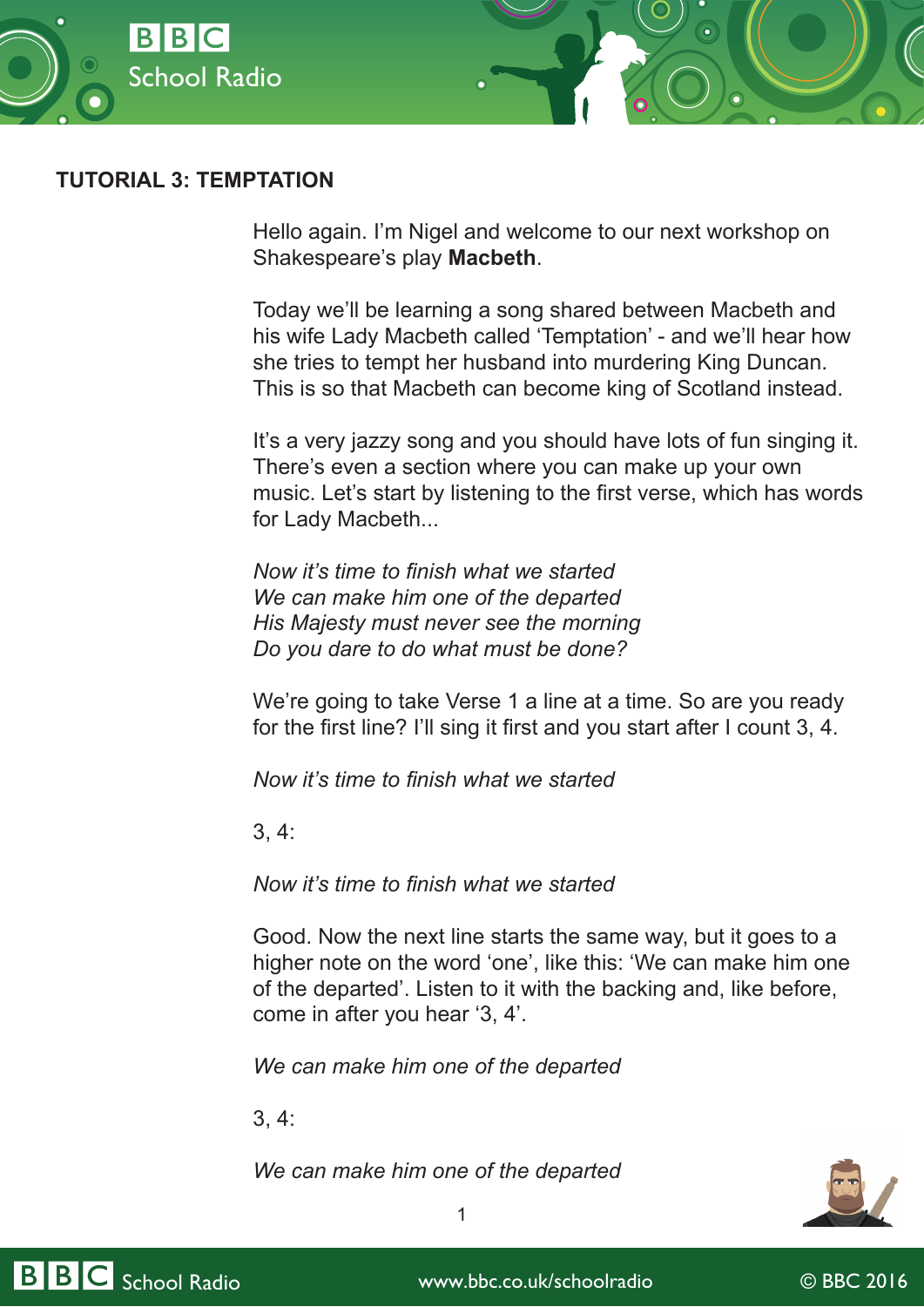

Well done. Let's continue with the next line. Listen to it first.

*His Majesty must never see the morning*

You'll see that you have to fit the word 'His' at the beginning, like this: 'His Majesty must…' The end of this line is a little tricky too. Listen carefully to the last note as I sing from 'His Majesty...'

# *His Majesty must never see the morning*

That last note is a bit unexpected - it sounds very 'bluesy' and it adds a real touch of sadness. In fact, did you notice how the whole line descends, or goes down, like this: '…never see the morning…' and that gives a sense of doom.

So, starting with 'His Majesty…' let's try that line together now, after 3. 1, 2, 3:

#### *His Majesty must never see the morning*

Good - that leaves us with the last line with its jazzy, syncopated rhythm. Listen first.

# *Do you dare to do what must be done?*

The word 'syncopated' just means 'off the beat' and it applies to a lot of modern music, especially jazz. But I'm sure you won't find it too difficult. Listen to me singing first - and you sing it after me on a count of 4.

*Do you dare to do what must be done?*

1, 2, 3, 4:

*Do you dare to do what must be done?*



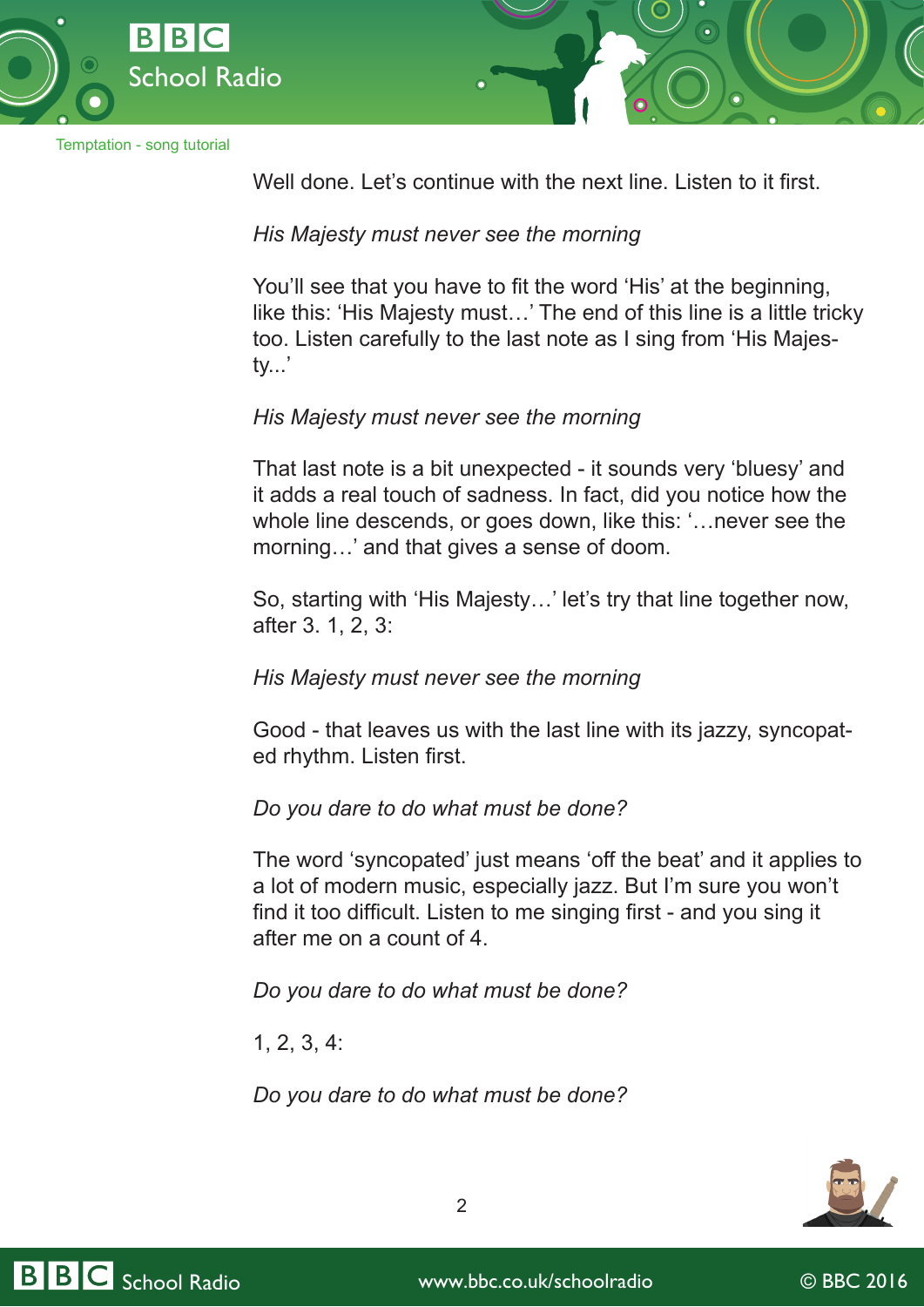

Good – and I hope you all managed to sing the last line with a syncopated feel. There are four lines or phrases in the song and you may have noticed that each of the four lines has a different tune. The first three lines have almost the same rhythm, but the syncopation in the fourth line makes it quite different from the others.

It's time to sing Verse 1 all the way through now. So make sure you're standing, so that you can sing with energy. Here we go after 4. 1, 2, 3, 4:

*Now it's time to finish what we started We can make him one of the departed His Majesty must never see the morning Do you dare to do what must be done?*

Great - you've worked hard to learn Verse 1, so the other verses should be much easier for you now. If you'd like to take a break from singing, perhaps to catch up with some more of the story, you can do that now. Otherwise keep listening.

Okay, on to Verse 2, in which Macbeth sings about both his hopes...and his fears. Just listen first while I sing it.

*Are we moving in the right direction? He's supposed to be in my protection Yet I could be the leader of the nation Do I dare to do what must be done?*

The tune or melody is just the same as Verse 1 so I think you should be ready to sing Verse 2 all the way through straight away. But when you finish singing the verse, keep listening carefully to hear what comes next. After a count of 4 then. 1, 2, 3, 4:

*Are we moving in the right direction? He's supposed to be in my protection Yet I could be the leader of the nation Do I dare to do what must be done?*





BBC School Radio www.bbc.co.uk/schoolradio © BBC 2016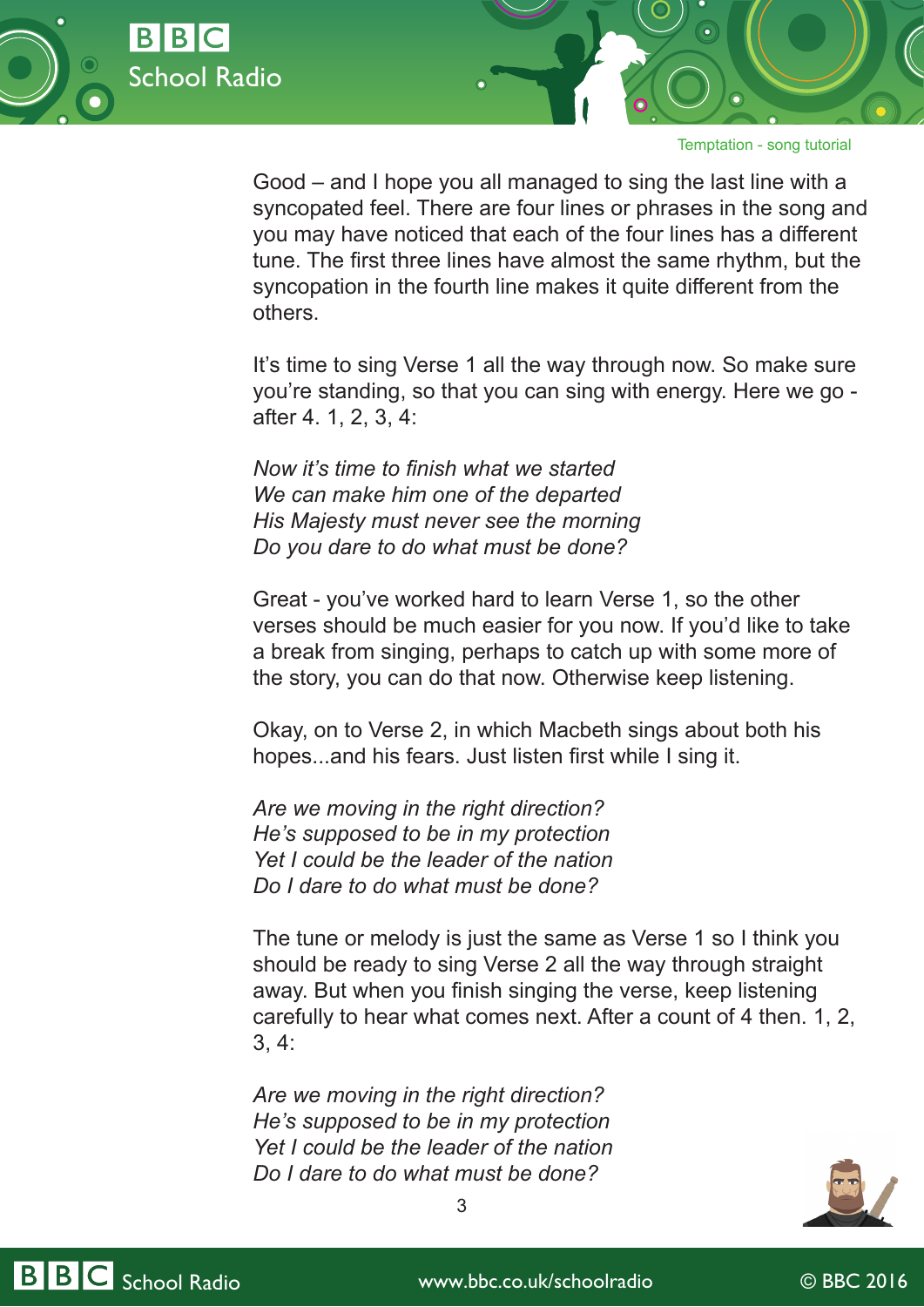

At the end of Verse 2 there are three lines where you can improvise what is known as 'scat' singing. As you could hear, our singer was singing what might be described as 'nonsense' words.

Now it's *your* turn - you don't need to try to sing the same tune or syllables as our vocalist – in fact, that's the fun part - you make up your own! It's scatty! Our vocalist will sing along with you...and you can sing anything you like but try to make it fit in with the jazzy style of the song. You might use syllables such as 'doo-be-doo' or 'ba-doo-wah' or anything else you like! I'll give you a count of 4 to get you started. 1, 2, 3, 4:

### IMPROVISED SECTION

You can scat sing as a whole class but to make it sound less chaotic, you might want to divide into two, three or four groups and take a line each; or, better still, ask some volunteers to try it on their own!

On to Verse 3 and this one is sung by Lady Macbeth again - but with a line - line 2 - for Macbeth as well. The only difference between this verse and the two we've already learnt is that we have an extra note to sing on the words 'The road...' at the beginning of Line 2. Follow the verse while I sing it through from 'Let me lead you into sweet temptation...'

*Let me lead you into sweet temptation The road to hell is paved with good intentions The time is right your destiny awaits you Do you dare to do what must be done?*

I think you should be ready to tackle the verse right away. Have a go - you'll hear the introduction and I'll give you a count of 4. 1, 2, 3, 4:



BBC School Radio www.bbc.co.uk/schoolradio © BBC 2016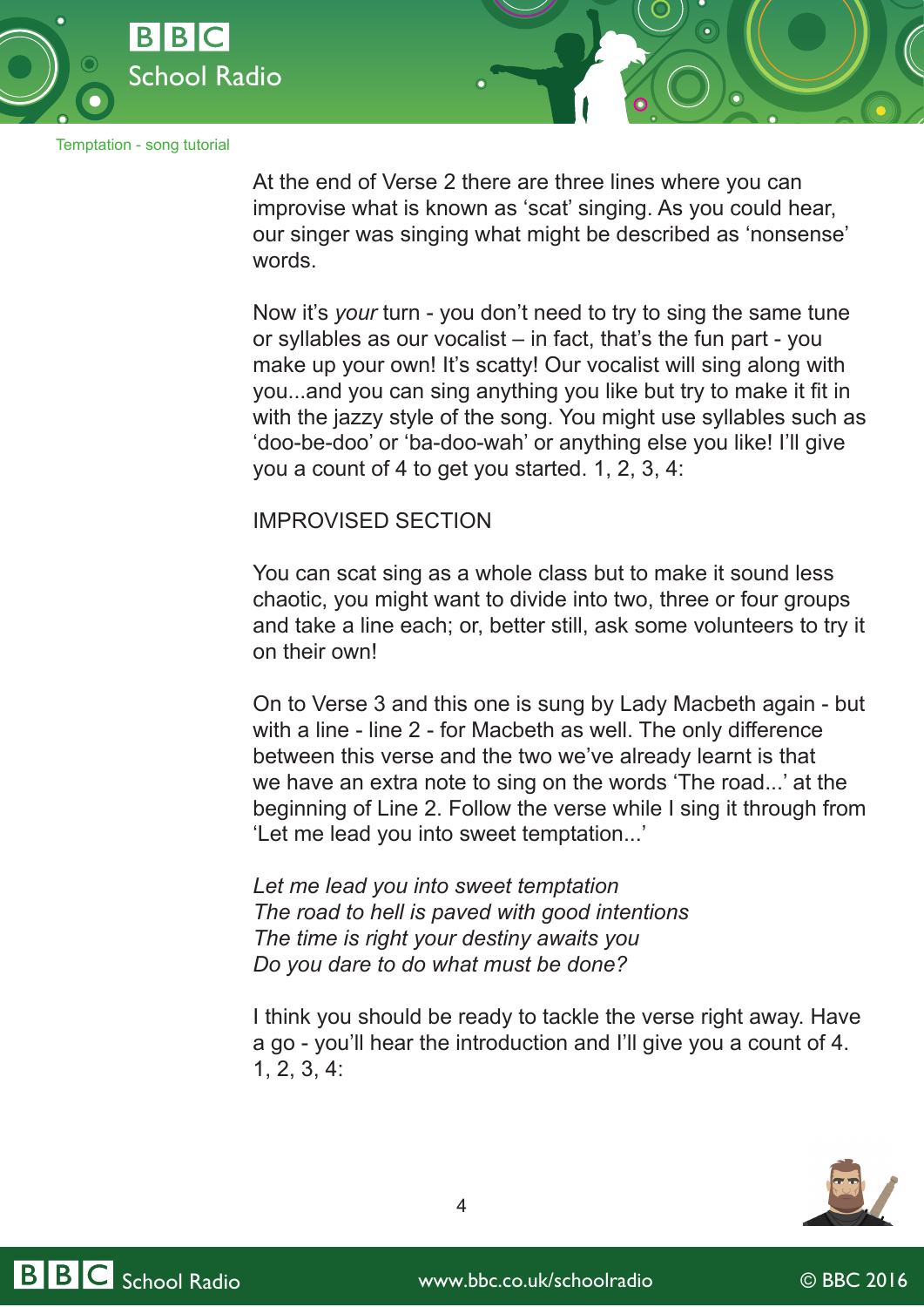



*Let me lead you into sweet temptation The road to hell is paved with good intentions The time is right your destiny awaits you Do you dare to do what must be done?*

Right, now I'd like you to listen to the very end of the song - 'Be a tiger, not a dove.' It's much slower and you'll see the word *rallentando* towards the end, which means 'slowing down'.

*Be a tiger not a dove Send him straight to heaven above Do you dare to do what must be done?*

Did you notice that I held the last note in each line for longer? That's because above the words 'dove' and 'above' there's a sign indicating a pause. Can you see it?

Okay, listen to the first line before you sing it.

*Be a tiger not a dove*

Right, you sing that line after 3, 4. 3, 4:

*Be a tiger not a dove*

Now the next line -

*Send him straight to heaven above*

That's quite a tricky line so just listen to that again:

*Send him straight to heaven above*

Let's hear you sing that line now, after 3, 4. 3, 4:

5

*Send him straight to heaven above*

Did you get that bluesy note at the end? And now, the very last line…